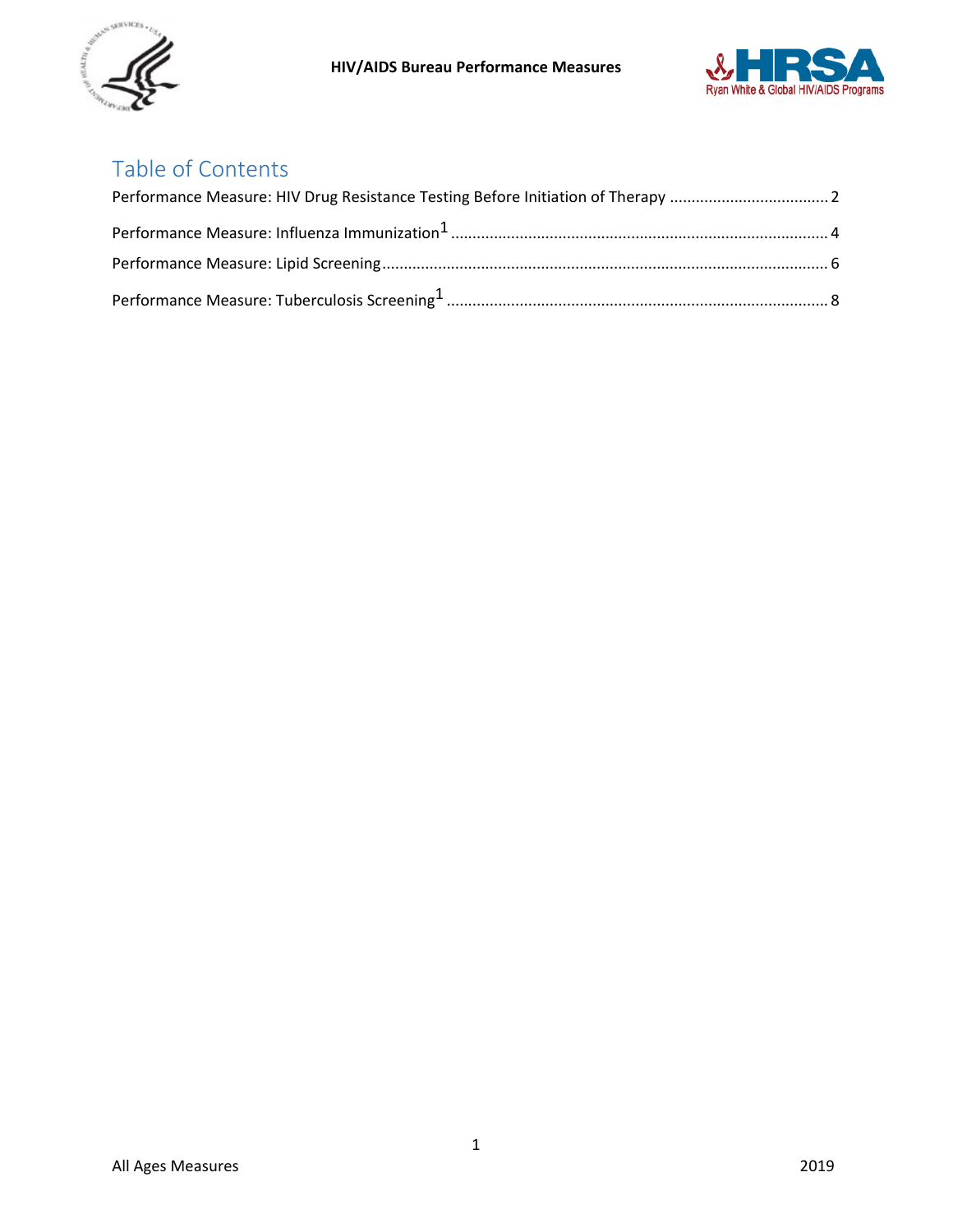



CD4 Cell Count Performance Measure moved to the "Archived" category. (January 2015) Viral Load Monitoring Performance Measure moved to the "Archived" category (May 2015)

## <span id="page-1-0"></span>**Performance Measure: HIV Drug Resistance Testing Before Initiation of Therapy National Quality Forum #: None**

**Description:** Percentage of patients, regardless of age, with a diagnosis of HIV who had an HIV drug resistance test performed<sup>1</sup> before initiation<sup>2</sup> of HIV antiretroviral therapy if therapy started during the measurement year

**Numerator:** Number of patients who had an HIV drug resistance test performed at any time before initiation of HIV antiretroviral therapy

#### **Denominator:**

Number of patients, regardless of age, with a diagnosis of HIV who

• Were prescribed HIV antiretroviral therapy during the measurement year for the first time;

AND

• Had a medical visit with a provider with prescribing privileges<sup>3</sup> at least once in the measurement year

#### **Patient Exclusions:** None

#### **Data Elements:**

Does the patient, regardless of age, have a diagnosis of HIV/AIDS? (Y/N)

- a. If yes, was the patient seen by a provider with prescribing privileges during the measurement year? (Y/N)
	- i. If yes, was HIV antiretroviral therapy prescribed during the measurement year for the first time? (Y/N)
		- 1. If yes, was an HIV drug resistance test performed at any time prior to prescribing ARV therapy? (Y/N) If yes, list date

#### **Comparison Data:** None

## **U.S. Department of Health and Human Services Guidelines:**

Adult guidelines:<sup>4</sup> "HIV drug-resistance testing is recommended in persons with HIV infection at entry into care regardless of whether antiretroviral therapy (ART) will be initiated immediately or deferred (AII). If therapy is deferred, repeat testing should be considered at the time of ART initiation (CIII).

• "Genotypic testing is recommended as the preferred resistance testing to guide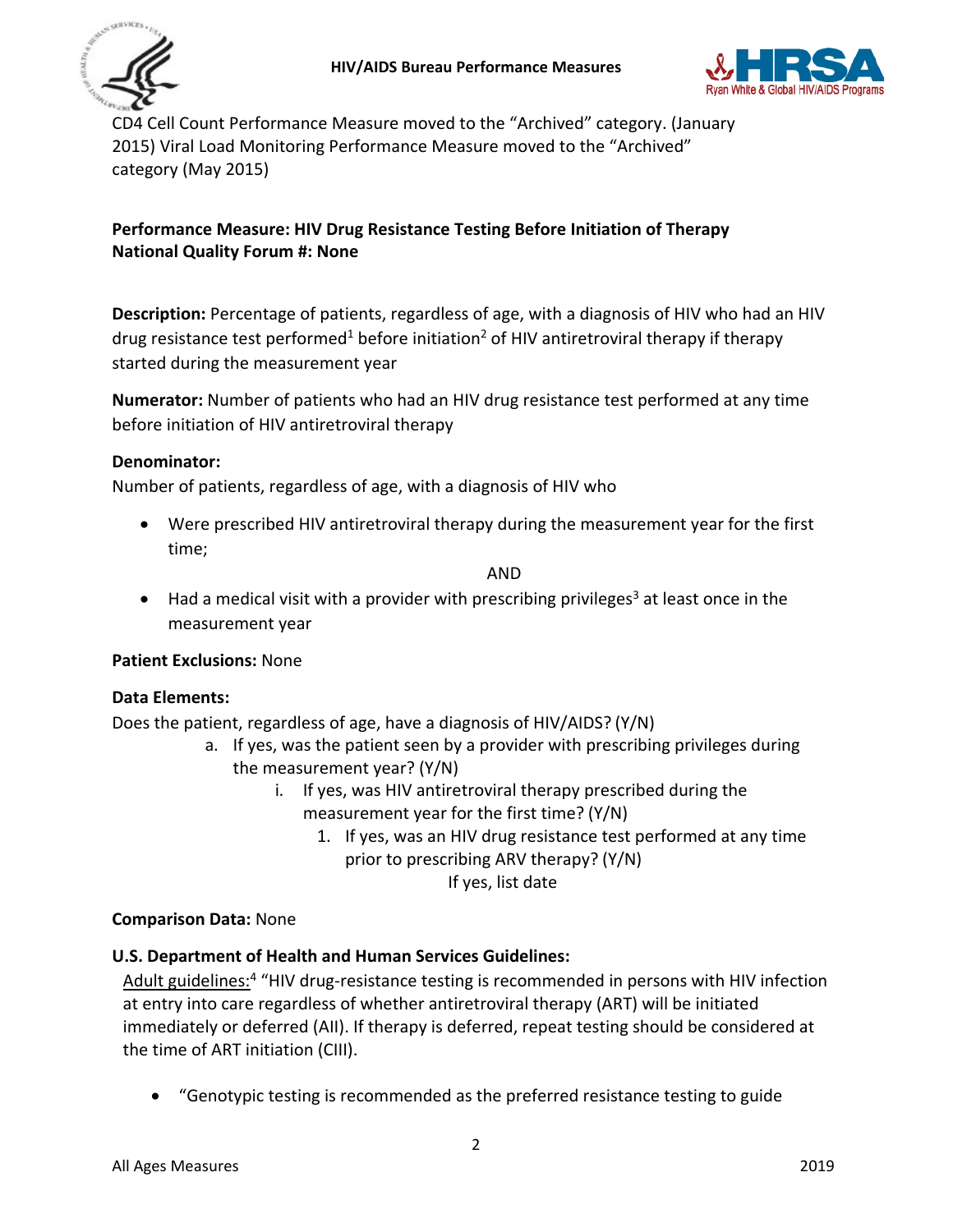



therapy in antiretroviral (ARV)-naïve patients (AIII)."4

Pediatric guidelines:<sup>5</sup> "Entry into Care-Baseline Evaluation...Genotype resistance testing should be performed, even if cART is not initiated immediately. Testing at the Time of Switching cART…If regimen is switched because of cART failure (see Recognizing and Managing Antiretroviral Treatment Failure in Management of Children Receiving Antiretroviral Therapy) resistance testing should be performed while a patient is still receiving the failing regimen to optimize the chance of identifying resistance mutations because resistant strains may revert to wild type within a few weeks of stopping ARV drugs (see Antiretroviral Drug-Resistance Testing)."

## **Use in Other Federal Programs:** None

## **References/Notes:**

 $<sup>1</sup>$  HIV drug resistance testing may occur either during or prior to the measurement year, as</sup> long as it is performed before ARV therapy is initiated.

<sup>2</sup> The focus of the measure is on initiation of first antiretroviral regimen for HIV treatment, not prophylaxis or re-initiation.

 $3A$  "provider with prescribing privileges" is a health care professional who is certified in his/her jurisdiction to prescribe medications.

<sup>4</sup> Panel on Antiretroviral Guidelines for Adults and Adolescents. [Guidelines for the use of](https://aidsinfo.nih.gov/contentfiles/lvguidelines/adultandadolescentgl.pdf) [antiretroviral agents in HIV-1-infected adults and adolescents.](https://aidsinfo.nih.gov/contentfiles/lvguidelines/adultandadolescentgl.pdf) Department of Health and Human Services. Available online. Section accessed June 7, 2019. Section C-1.

<sup>5</sup> Panel on Antiretroviral Therapy and Medical Management of HIV-Infected Children. [Guidelines for](http://aidsinfo.nih.gov/contentfiles/lvguidelines/pediatricguidelines.pdf) [the Use of Antiretroviral Agents in Pediatric HIV Infection.](http://aidsinfo.nih.gov/contentfiles/lvguidelines/pediatricguidelines.pdf) Available online. Section accessed June 7, 2019. Section D-1.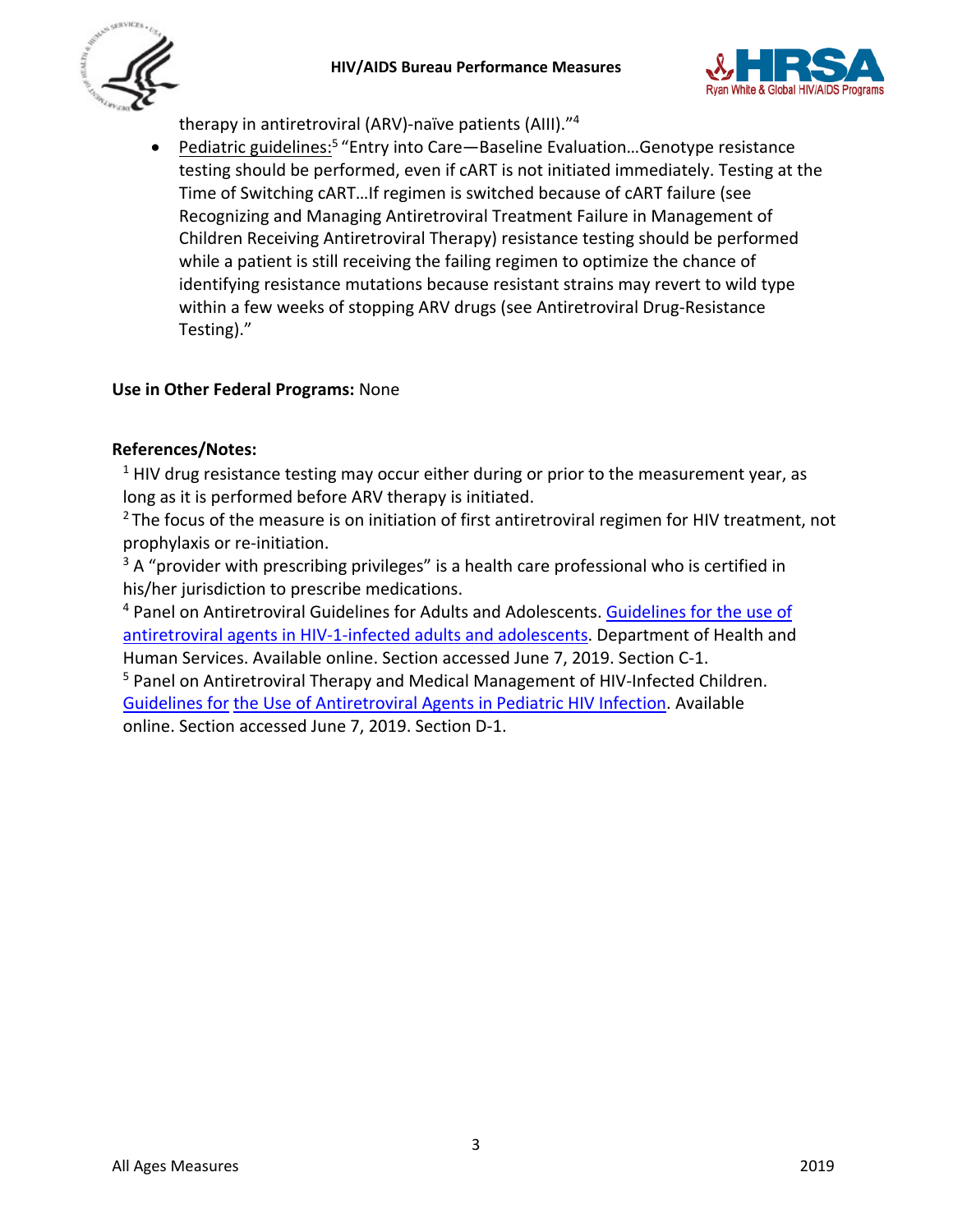



<span id="page-3-0"></span>**Performance Measure: Influenza Immunization1 National Quality Forum #:** 0041

**Description:** Percentage of patients aged 6 months and older seen for a visit between October 1<sup>st</sup> and March 31<sup>st</sup> who received an influenza immunization OR who reported previous receipt of an influenza immunization

**Numerator:** Patients who received an influenza immunization OR who reported previous receipt \* of influenza immunization during the current season

\*Previous receipt can include: previous receipt of the current season's influenza immunization from another provider OR from same provider prior to the visit to which the measures is applied (typically, prior vaccination would include influenza vaccine given August  $1^{st}$ ).

**Denominator:** All patients aged 6 months and older seen for a visit between October 1<sup>st</sup> and March 31<sup>st</sup>

## **Patient Exclusions:**

- 1. Documentation of medical reason(s) for not receiving influenza immunization
	- a. (e.g., patient allergy, other medical reasons)
- 2. Documentation of patient reason(s) for not receiving influenza immunization
	- a. (e.g., patient declined, other patient reasons)
- 3. Documentation of system reason(s) for not receiving influenza immunization
	- a. (e.g., vaccine not available, other system reasons)

## **Data Elements:**

Did the patient, aged six months and older, have at least one medical visit between October 1st and March 31st? (Y/N)

> a. Did the patient receive an influenza vaccination or report previous receipt of an influenza vaccination? (Y/N)

\*\*\*Greater measure specification detail is available including data elements for each value set at [cms.gov: eCQM Library](https://www.cms.gov/regulations-and-guidance/legislation/ehrincentiveprograms/ecqm_library.html) 

(Measure CMS 147v8)

## **Comparison Data:** None

## **U.S. Department of Health & Human Services Guidelines:**

"Routine annual influenza vaccination of all persons aged ≥6 months without contraindications continues to be recommended."2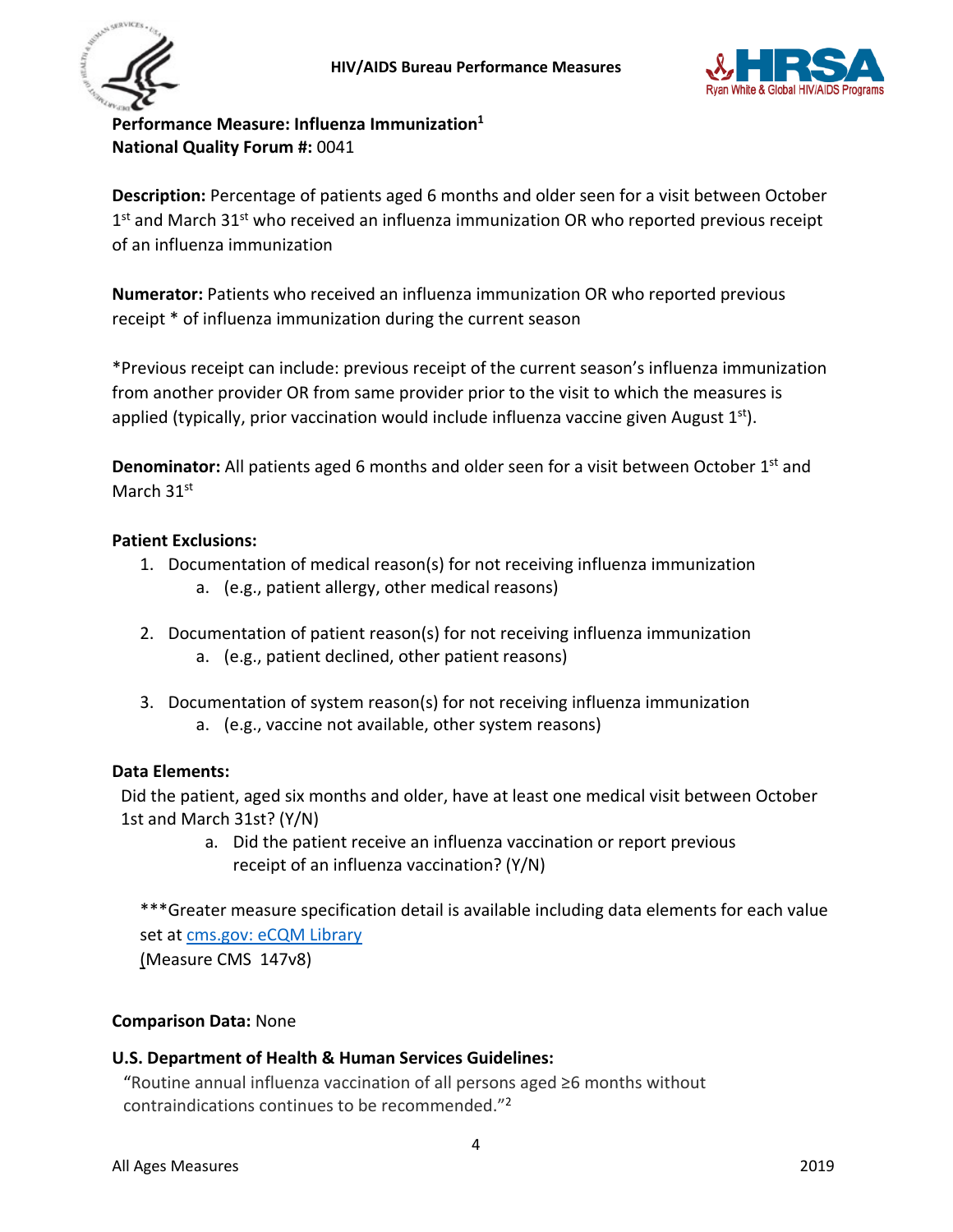



## **Use in Other Federal Programs:**

[Centers for Medicare and Medicaid Services EHR Incentive Program measure](https://ecqi.healthit.gov/ecqm/ep/2019/cms147v8) (number 0041).

## **References/ Notes:**

<sup>1</sup>The HIV/AIDS Bureau did not develop this measure. The American Medical Associationconvened Physician Consortium for Performance Improvement (AMA-PCPI) developed this measure. More details available at: [eCQM Library](https://www.cms.gov/regulations-and-guidance/legislation/ehrincentiveprograms/ecqm_library.html)

<sup>2</sup> Centers for Disease Control and Prevention. Recommendations of the Advisory Committee [on](http://www.cdc.gov/mmwr/PDF/rr/rr5606.pdf) [Immunization Practices](http://www.cdc.gov/mmwr/PDF/rr/rr5606.pdf) — United States, 2016-17 Influenza Season. MMWR 2016; 65(5); 1-54. Available online. Accessed June 12, 2019.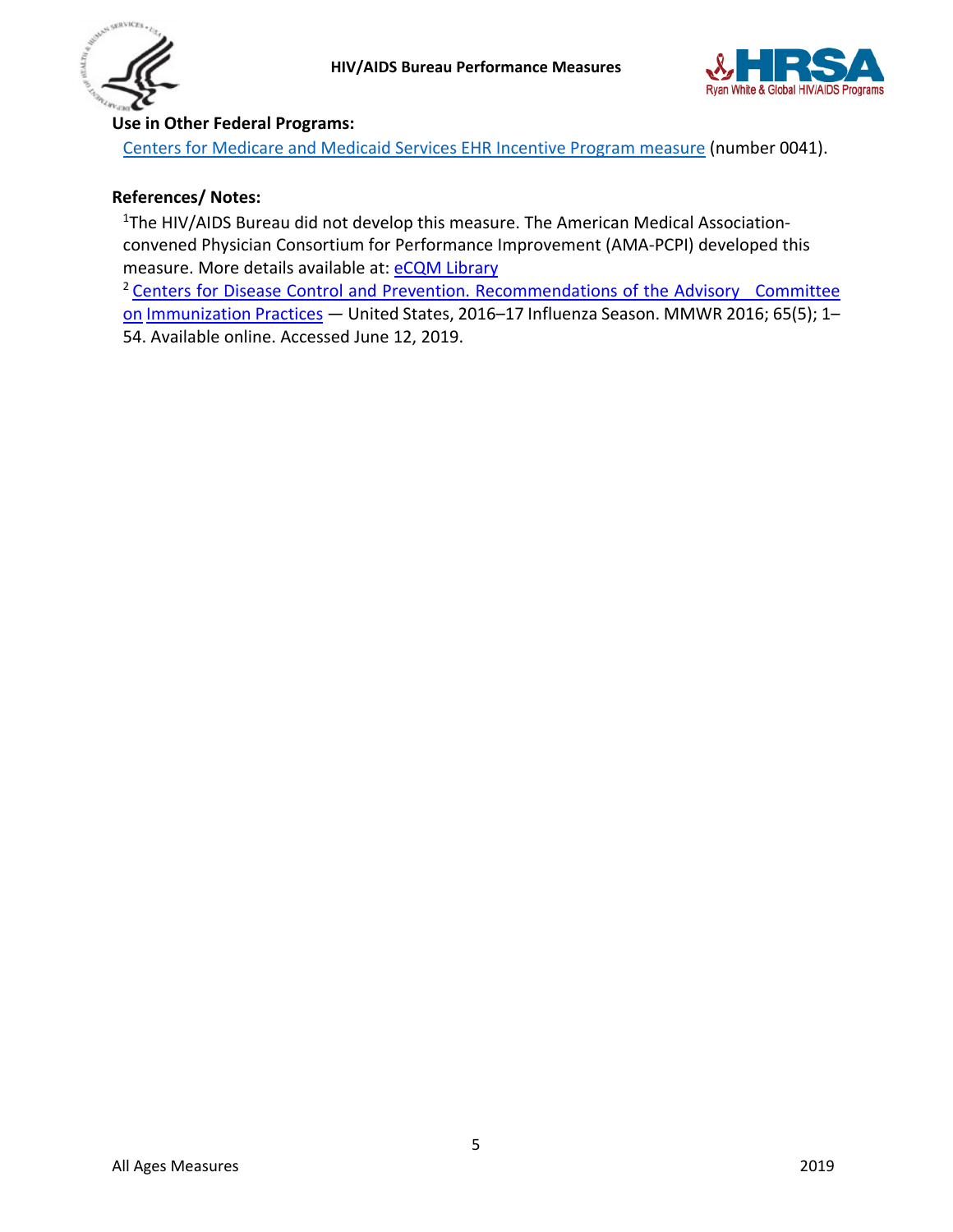



<span id="page-5-0"></span>**Performance Measure: Lipid Screening National Quality Forum #: None**

**Description:** Percentage of patients, regardless of age, with a diagnosis of HIV who were prescribed HIV antiretroviral therapy and who had a fasting lipid<sup>1</sup> panel during the measurement year

**Numerator:** Number of patients who had a fasting lipid panel in the measurement year

**Denominator:** Number of patients, regardless of age, who are prescribed HIV antiretroviral therapy and who had a medical visit with a provider with prescribing privileges<sup>2</sup> at least once in the measurement year

**Patient Exclusions:** None

#### **Data Elements:**

Does the patient, regardless of age, have a diagnosis of HIV? (Y/N)

- a. If yes, did the patient have at least one medical visit during the measurement year? (Y/N)
	- i. If yes, was the client prescribed HIV antiretroviral therapy during the measurement year?(Y/N)
		- 1. If yes, did the patient have a fasting lipid panel during the measurement year? (Y/N)

#### **Comparison Data:** None

## **U.S. Department of Health & Human Services Guidelines:**

Adult guidelines:<sup>3</sup> Fasting lipid profile should be monitored for patients at the following points: entry into care; ART initiation or modification; every 6 months (if abnormal at last measurement); every 12 months (if normal at last measurement); if clinically indicated and if ART initiation is delayed (if normal at baseline then, annually).

Pediatric guidelines:<sup>4</sup> Lipid Panel should be monitored for children during the following points of care: at entry to care; initiation of ART; and every 6-12 months.

#### **Use in Other Federal Programs:** None

#### **References/ Notes:**

<sup>1</sup>A fasting lipid panel consists of fasting cholesterol, HDL, calculated LDL and triglycerides.  $2A$  "provider with prescribing privileges" is a health care professional who is certified in their jurisdiction to prescribe ARV therapy.

<sup>3</sup>Panel on Antiretroviral Guidelines for Adults and Adolescents. [Guidelines for the use of](https://aidsinfo.nih.gov/contentfiles/lvguidelines/adultandadolescentgl.pdf) [antiretroviral agents in HIV-1-infected adults and adolescents.](https://aidsinfo.nih.gov/contentfiles/lvguidelines/adultandadolescentgl.pdf) Department of Health and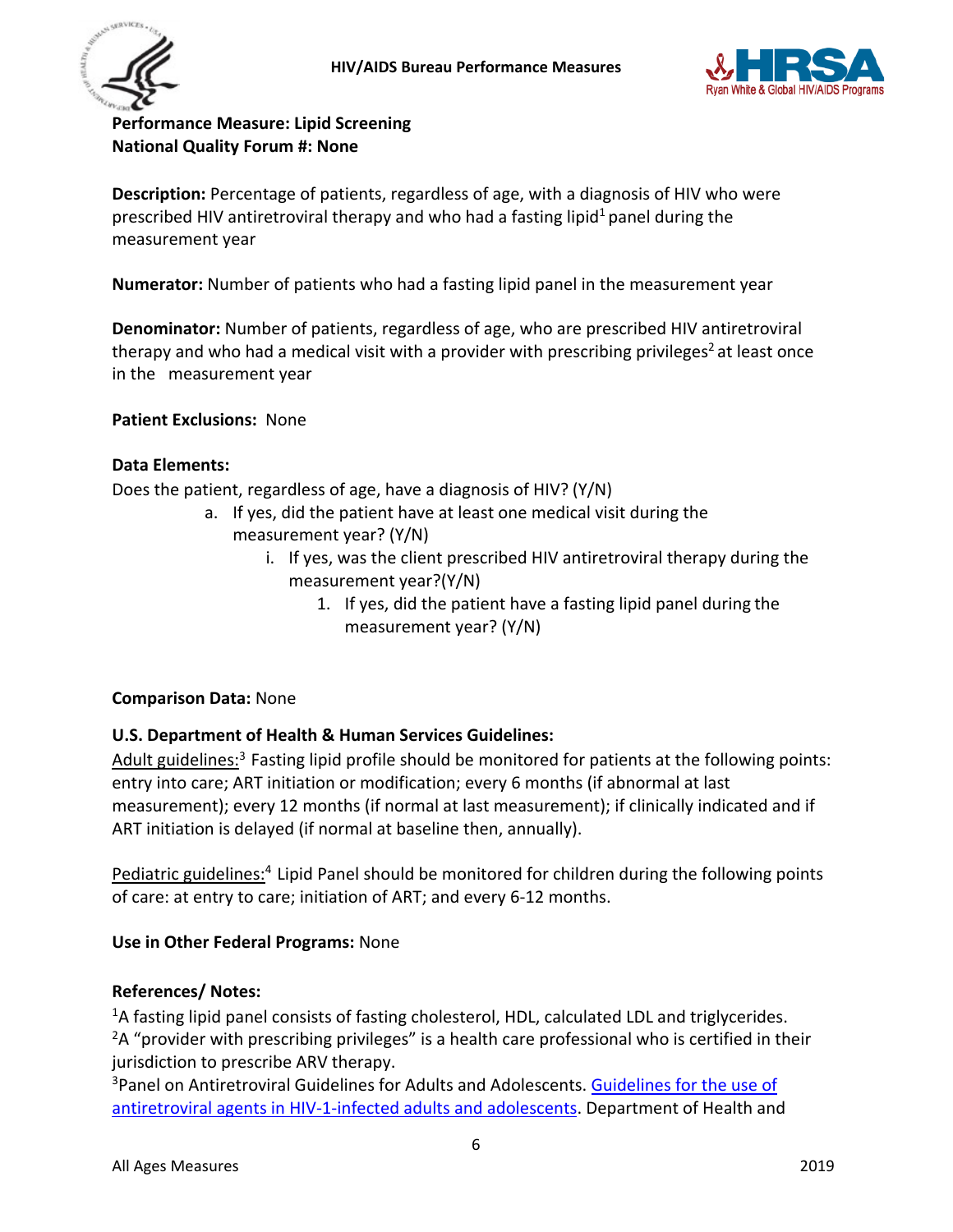



Human Services. Available online. Accessed May 3, 2019. C-3. 4Panel on Antiretroviral Therapy and Medical Management of HIV-Infected Children. [Guidelines for](https://aidsinfo.nih.gov/contentfiles/lvguidelines/pediatricguidelines.pdf) [the Use of Antiretroviral Agents in Pediatric HIV Infection.](https://aidsinfo.nih.gov/contentfiles/lvguidelines/pediatricguidelines.pdf) Available online. Accessed May 3, 2019. D-6.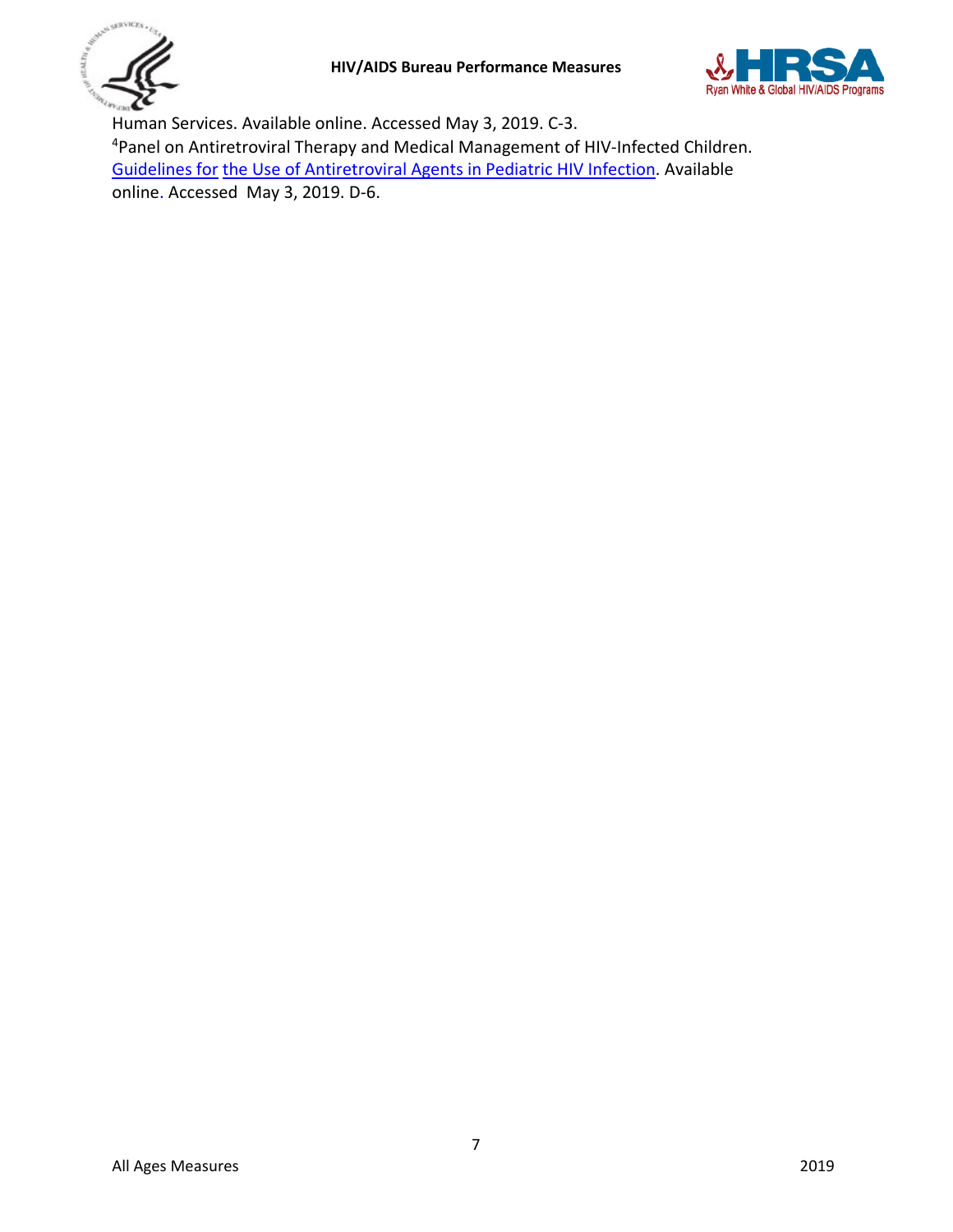



<span id="page-7-0"></span>**Performance Measure: Tuberculosis Screening1 National Quality Forum #: 0408**

**Description:** Percentage of patients aged 3 months and older with a diagnosis of HIV/AIDS for whom there was documentation that a tuberculosis (TB) screening test<sup>2</sup> was performed and results interpreted (for tuberculin skin tests) at least once since the diagnosis of HIV infection

**Numerator:** Patients for whom there was documentation that a tuberculosis (TB) screening test was performed and results interpreted at least once since the diagnosis of HIV infection.

**Denominator:** All patients aged 3 months and older with a diagnosis of HIV/AIDS, who had at least two visits during the measurement year, with at least 90 days in between each visit.

**Patient Exclusions:** documentation of Medical Reason for not performing a tuberculosis (TB) screening test (e.g., patients with a history of positive PPD or treatment for TB)

## **Data Elements:**

Does the patient, aged three months and older, have a diagnosis of HIV/AIDS? (Y/N)

- a. If yes, did the patient have at least two medical visits during the measurement year, with at least 90 days in between each visit? (Y/N)
	- i. If yes, has the patient had tuberculosis (TB) screening test performed and results interpreted (for tuberculin skin tests) at least once since the diagnosis ofHIV infection? (Y/N)

## **Comparison Data:** None

## **U.S. Department of Health & Human Services Guidelines:**

Adult guidelines: <sup>3</sup> "Testing for LTBI at the time of HIV diagnosis should be routine, regardless of an individual's epidemiological risk of TB exposure. Individuals with negative diagnostic tests for LTBI who have advanced HIV infection (CD4 cell count <200 cells/mm<sup>3</sup>) and no indications for initiating empiric LTBI treatment should be retested for LTBI once they start ART and attain a CD4 count ≥200 cells/mm3. Annual testing for LTBI is recommended only for HIV-infected patients who are at high risk of repeated or ongoing exposure to those with active TB."

Pediatric guideline: <sup>4</sup> Because HIV-infected children are at high risk of TB, annual LTBI testing is recommended beginning at ages 3 to 12 months and annually thereafter for those who tested negative in the past (AIII), depending on the local epidemiology, region of birth, and travel history.